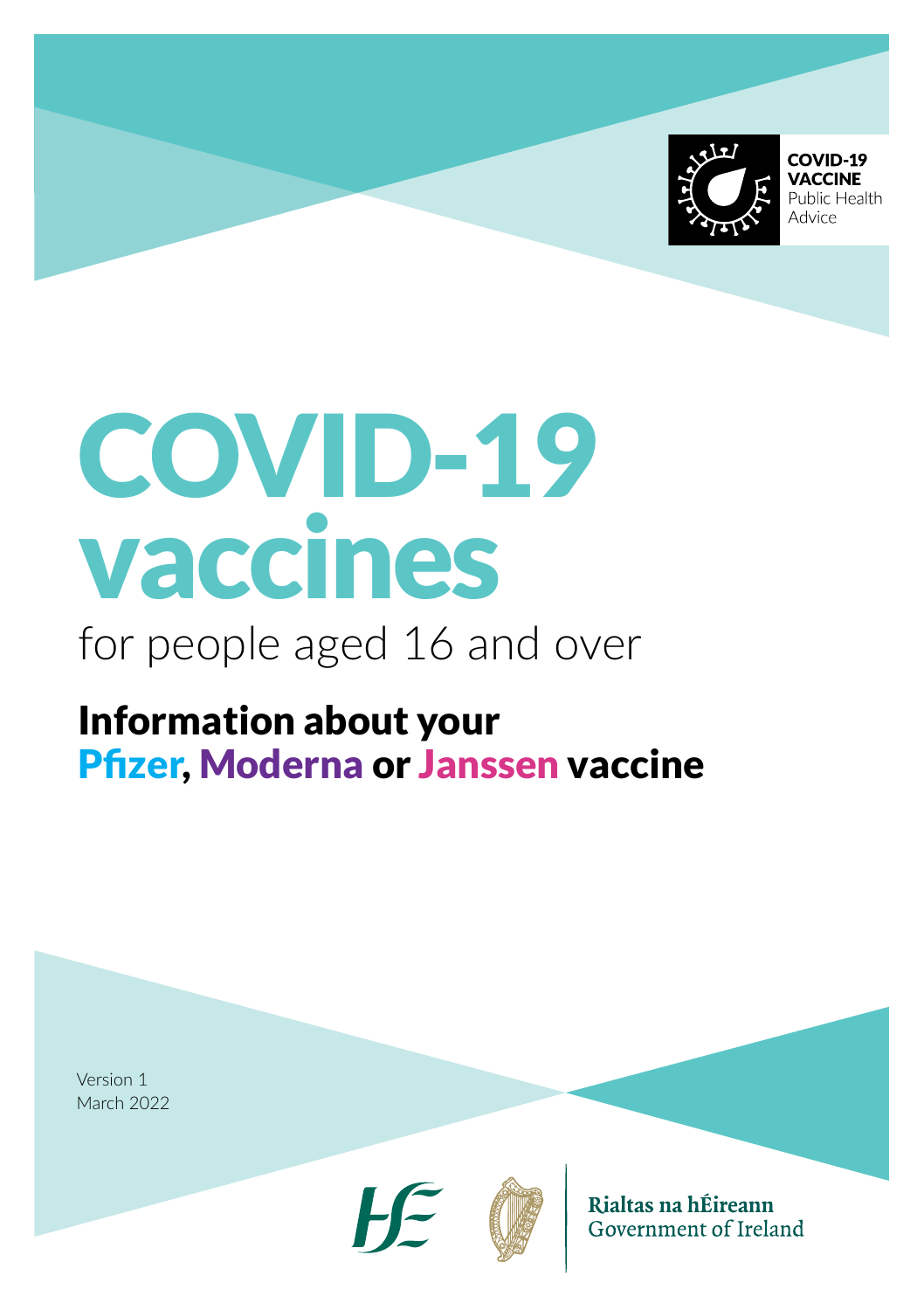# About this booklet

This booklet provides general information about your COVID-19 vaccine. It is for people aged 16 and over.

It's available online for you to read before you get your vaccine and you will be given this booklet when you go to get your vaccine.

It has information on:

- **•** Vaccines, boosters and additional doses
- **•** Vaccine approval, safety and monitoring
- Pregnancy and breastfeeding
- Recommended vaccines by age
- **•** What to expect after your COVID-19 vaccine
- **•** Each of the 3 vaccines side effects and when not to get a particular vaccine

### COVID-19 vaccine Pfizer – also called Comirnaty

- » Possible side effects of the Pfizer vaccine
- » When you should not get the Pfizer vaccine

### COVID-19 vaccine Moderna – also called Spikevax

- » Possible side effects of the Moderna vaccine
- » When you should not get the Moderna vaccine

### COVID-19 vaccine Janssen

- » Possible side effects of the Janssen vaccine
- » When you should not get the Janssen vaccine
- **•** Time needed for vaccines to work
- **•** Reporting side effects
- **•** Where to get more information
- **•** Your personal information

Your vaccinator can answer any questions you might have after reading this booklet.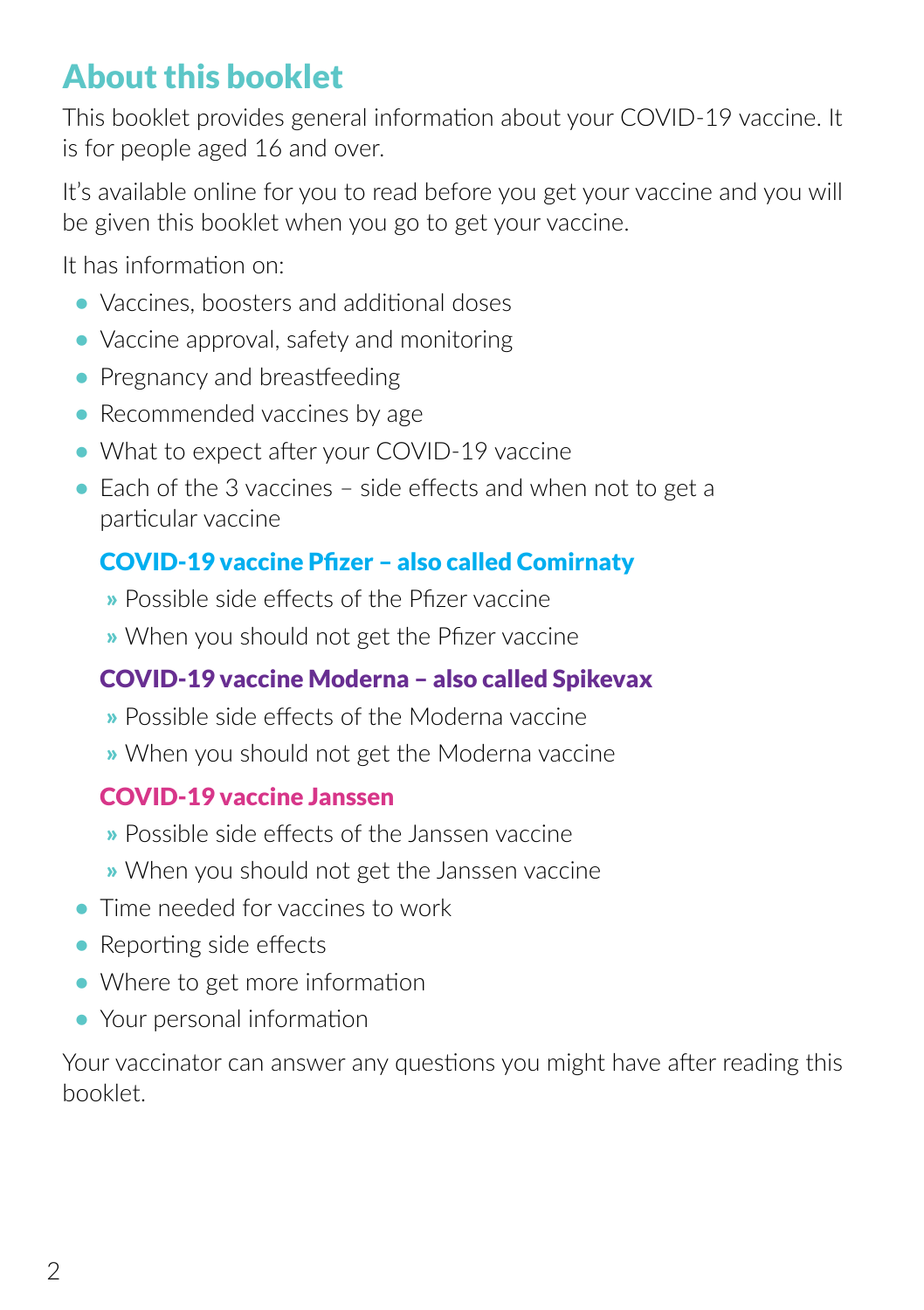[www.hse.ie/covid19vaccinematerials](https://www.hse.ie/eng/services/covid-19-resources-and-translations/covid-19-vaccine-materials/)

### About your COVID-19 vaccine

COVID-19 vaccines are the best way to protect yourself from COVID-19. Since the vaccines were introduced, we have seen fewer people with serious illness and fewer deaths from the virus in Ireland.

Getting a COVID-19 vaccine should reduce your risk of getting COVID-19 and protect you from serious complications. The HSE is vaccinating people in Ireland to protect them and to continue to reduce the number of people with serious illness and the number of deaths.

This booklet has information about the 3 main vaccines in Ireland's COVID-19 vaccination programme for people aged 16 and over: Pfizer, Moderna and Janssen.

There are separate information booklets about vaccines for children aged 5 to 11 and 12 to 15 years available at **www.[hse.ie](https://www.hse.ie/eng/)** 

If you are being offered the Novavax vaccine, also called Nuvaxovid, there is a separate information booklet available for you.

In Ireland, COVID-19 vaccine AstraZeneca, also called Vaxzevria, is no longer used, but you can find information on it on **www.h[se.ie](https://www.hse.ie/eng/)** 

# Vaccines, boosters and additional doses

When we refer to vaccine(s) in this booklet, we mean:

- **•** a first or second dose
- an additional dose offered to people with a weak immune system and/or
- **•** a booster dose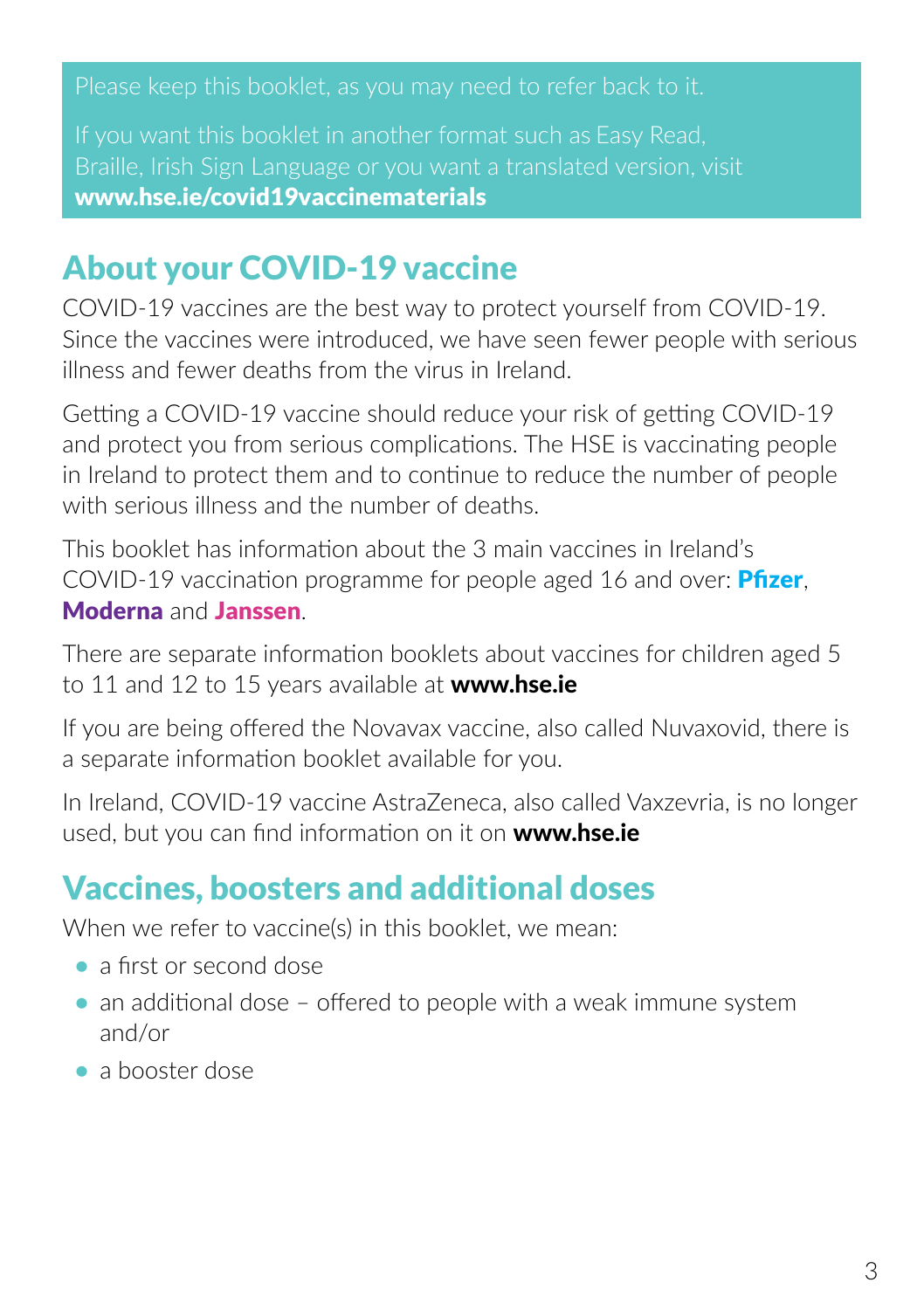# Vaccine approval, safety and monitoring

The HSE only uses vaccines when they meet the required standards of safety and effectiveness and after the European Medicines Agency (EMA) has licensed them.

COVID-19 vaccines have gone through the same clinical trials and safety checks as all other licensed vaccines, however the vaccines are still quite new and the information on the long-term side effects is limited. In particular, the risk of rare side effects after a booster dose is not yet known.

It is your choice to get the vaccine. The HSE, the World Health Organization (WHO) and the Department of Health strongly recommend that you get your vaccine when it is offered to you.

The Health Products Regulatory Authority (HPRA) and the European Medicines Agency (EMA) monitor COVID-19 vaccines for safety and effectiveness. We tell you more about the HPRA on page 17.

In Ireland, the National Immunisation Advisory Committee (NIAC) gives advice on vaccine policy to the Department of Health and the HSE implements the department's policy.

### Pregnancy and breastfeeding

You should get your COVID-19 vaccine if you're:

- **•** pregnant
- **•** trying for a baby or might get pregnant
- **•** breastfeeding

Most pregnant people who get the virus, even if they haven't had a COVID-19 vaccine, get mild to moderate symptoms. They give birth as planned and the risk of passing COVID-19 to their baby is low.

However, if you are pregnant you are more likely to get seriously ill and need treatment in intensive care. The virus may also cause complications for your baby.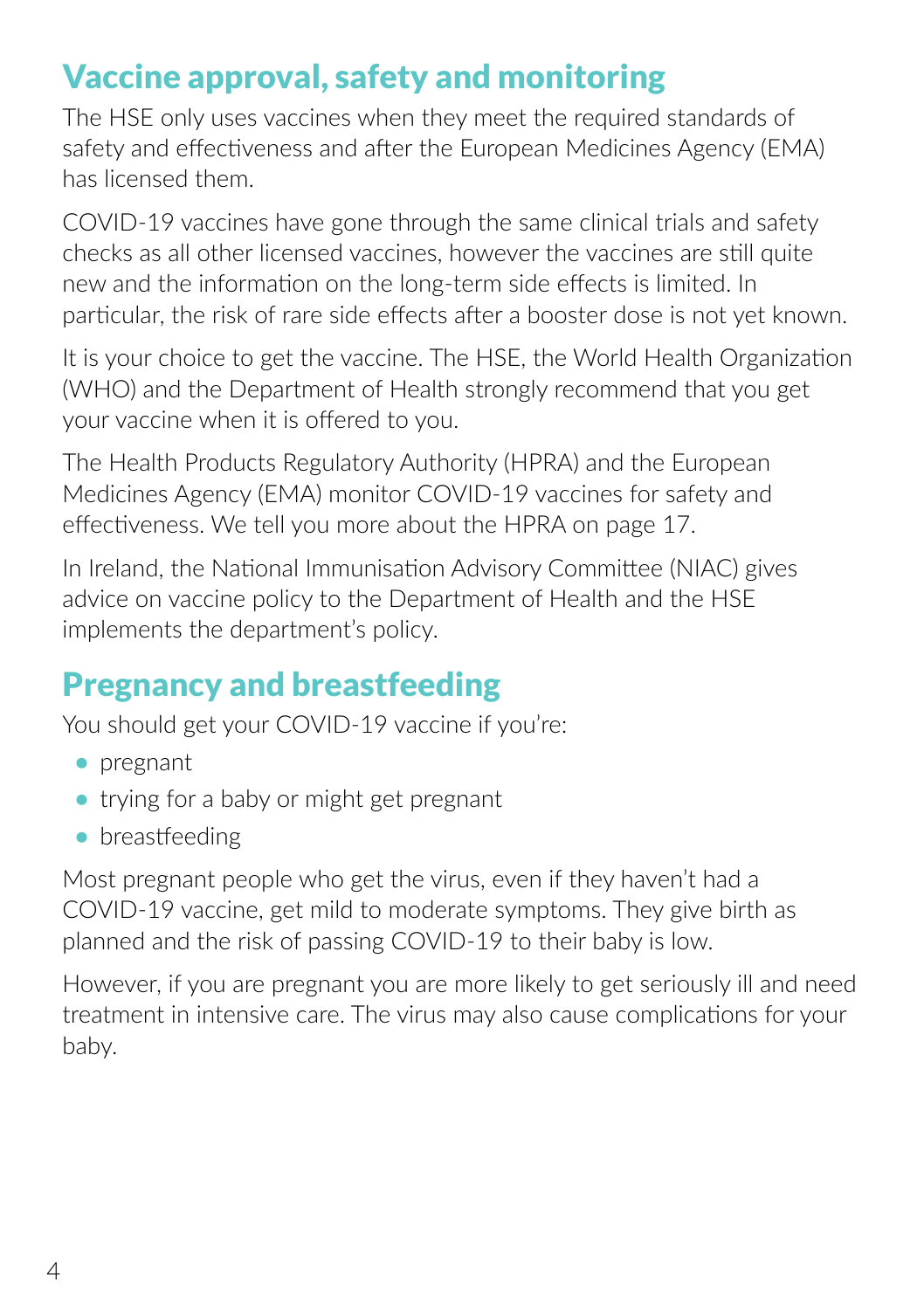There is no evidence that COVID-19 vaccines affect fertility in men or women. You don't have to delay getting pregnant after your COVID-19 vaccine.

It is safe to get your COVID-19 vaccine at the same time as the other vaccines you're offered in pregnancy.

If you are pregnant, you will likely be offered a **Pfizer** or a **Moderna** vaccine. These are both mRNA type vaccines – vaccines that tell your body how to make antibodies that help fight the COVID-19 virus. You can find more information on www.h[se.ie](https://www.hse.ie/eng/)

You will only be offered the **Moderna** vaccine in Ireland if you are aged 30 and over.

If you have any questions you can talk to a trusted healthcare professional.

# Recommended vaccines by age

All COVID-19 vaccines give you good protection from severe illness with COVID-19 when you have:

- **•** your first round of vaccines and
- **•** any additional and/or booster doses recommended for you.

The National Immunisation Advisory Committee (NIAC) advises that you can get any COVID-19 mRNA vaccine (Pfizer or Moderna) as a booster dose, even if you had a different vaccine before.

### **Advice by age group:**

If you are:

- 16 to 30, you will be offered **Pfizer** vaccine for COVID-19.
- **•** 30 or over you will be offered **Pfizer** vaccine or **Moderna** vaccine for COVID-19.
- under 50. Janssen is not recommended.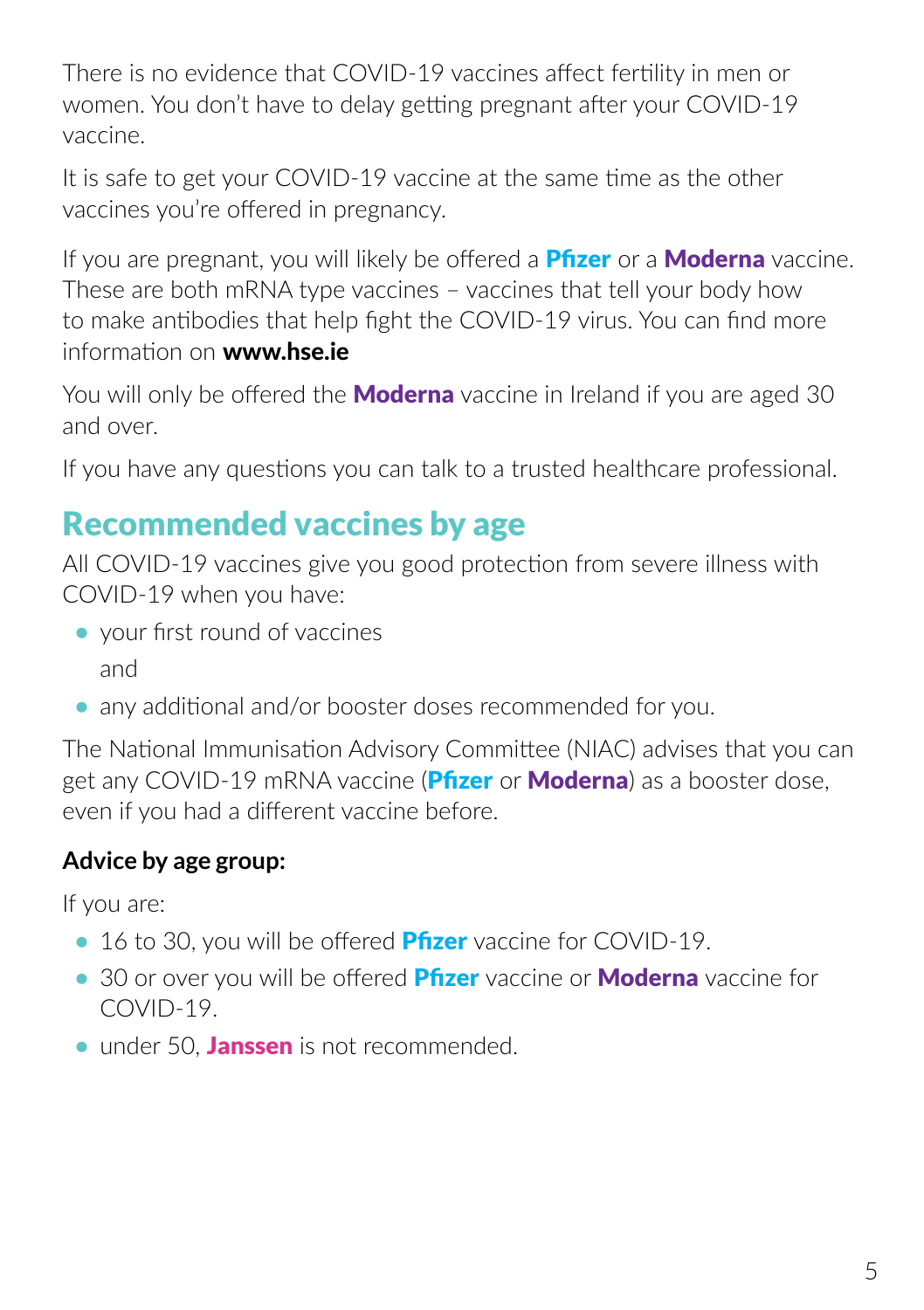If you can't have an mRNA vaccine, you may be offered **Janssen** or Novavax.

There is separate advice for Novavax and you can read about it on www.h[se.ie](https://www.hse.ie/eng/) 

There is separate advice about vaccines for children on **www.hse.ie** 

#### **Important:**

Advice from the European Medicines Agency (EMA) and the National Immunisation Advisory Committee (NIAC) may vary at times. When this

## What to expect after your COVID-19 vaccine

Like all medicines, vaccines can cause **side effects.** Most of these are mild to moderate, short-term, and not everyone gets them.

Serious side effects, like a severe allergic reaction, are extremely rare. Your vaccinator is trained to treat very rare serious allergic reactions.

The side effects can be different for each vaccine and you should read this booklet and the manufacturer's Patient Information Leaflet for the vaccine you get. The manufacturer's leaflet is available on **www.[hse.ie](https://www.hse.ie/eng/)** or we can print a copy for you on the day you get your vaccine.

In the next section, we give you the known side effects of the 3 COVID-19 vaccines detailed in this booklet, and tell you how common or rare they are. We also highlight who should not take each vaccine. You can find further information on www.h[se.ie](https://www.hse.ie/eng/) 

More information becomes available all the time. The information on **www.h[se.ie](https://www.hse.ie/eng/)** is updated more frequently, as new studies are published.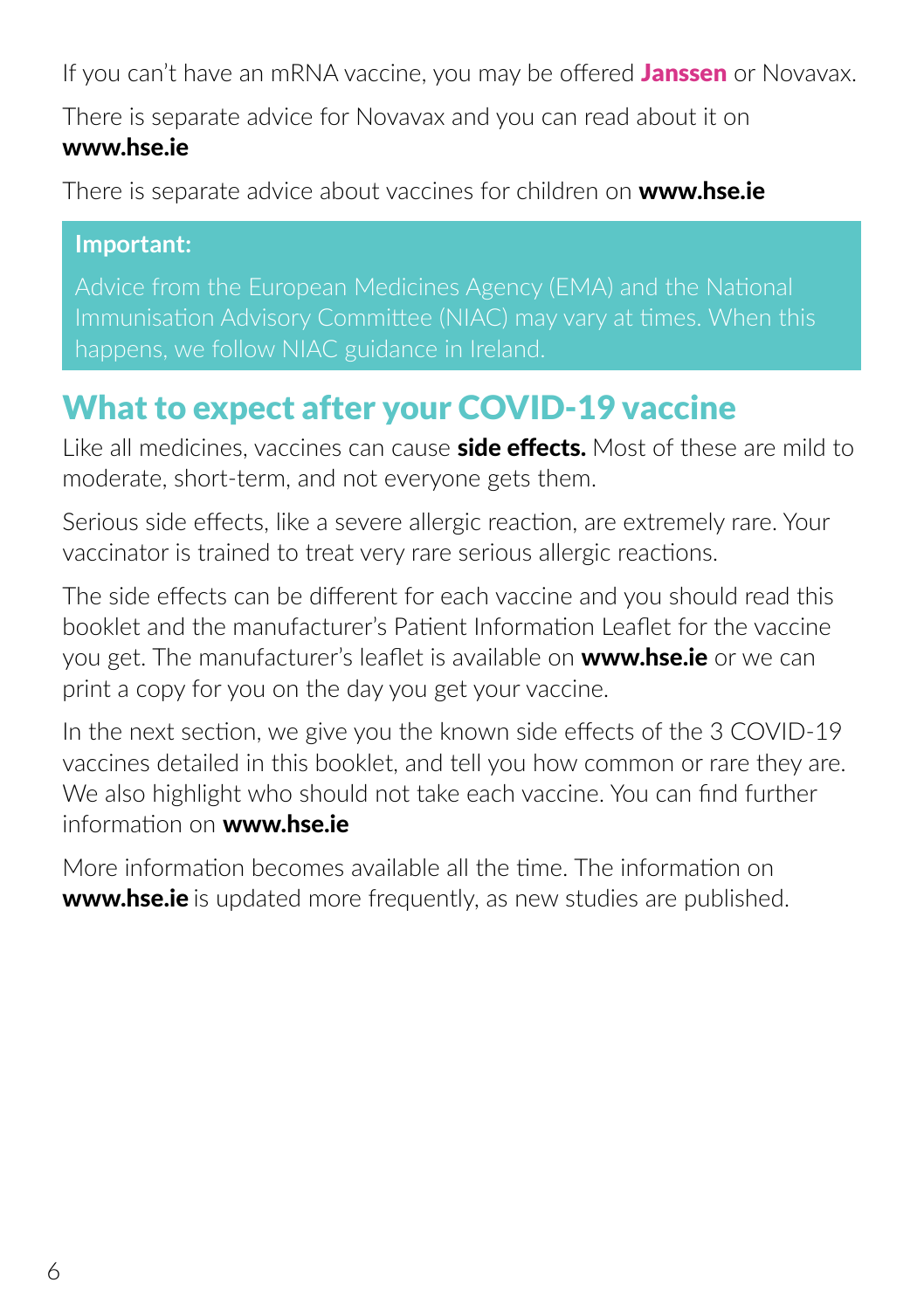# The 3 vaccines – their side effects and when not to take a particular vaccine

On the following pages, we tell you about the possible side effects and when not to take a particular vaccine. We categorise side effects, from very common to extremely rare.

- Very common (more than 1 in 10 people)
- Common (up to 1 in 10 people)
- Uncommon (up to 1 in 100 people)
- Rare (up to 1 in 1,000 people)
- Very rare (up to 1 in 10,000 people)
- **•** Extremely rare. It is not known yet how many people who get this vaccine will experience these side effects but they are thought to be extremely rare.

While different vaccines will have side effects in common, you should pay attention to the side effects listed for the vaccine that you get. The name give you and on the pages in this booklet. You should look out for side effects in the hours and days after your vaccine.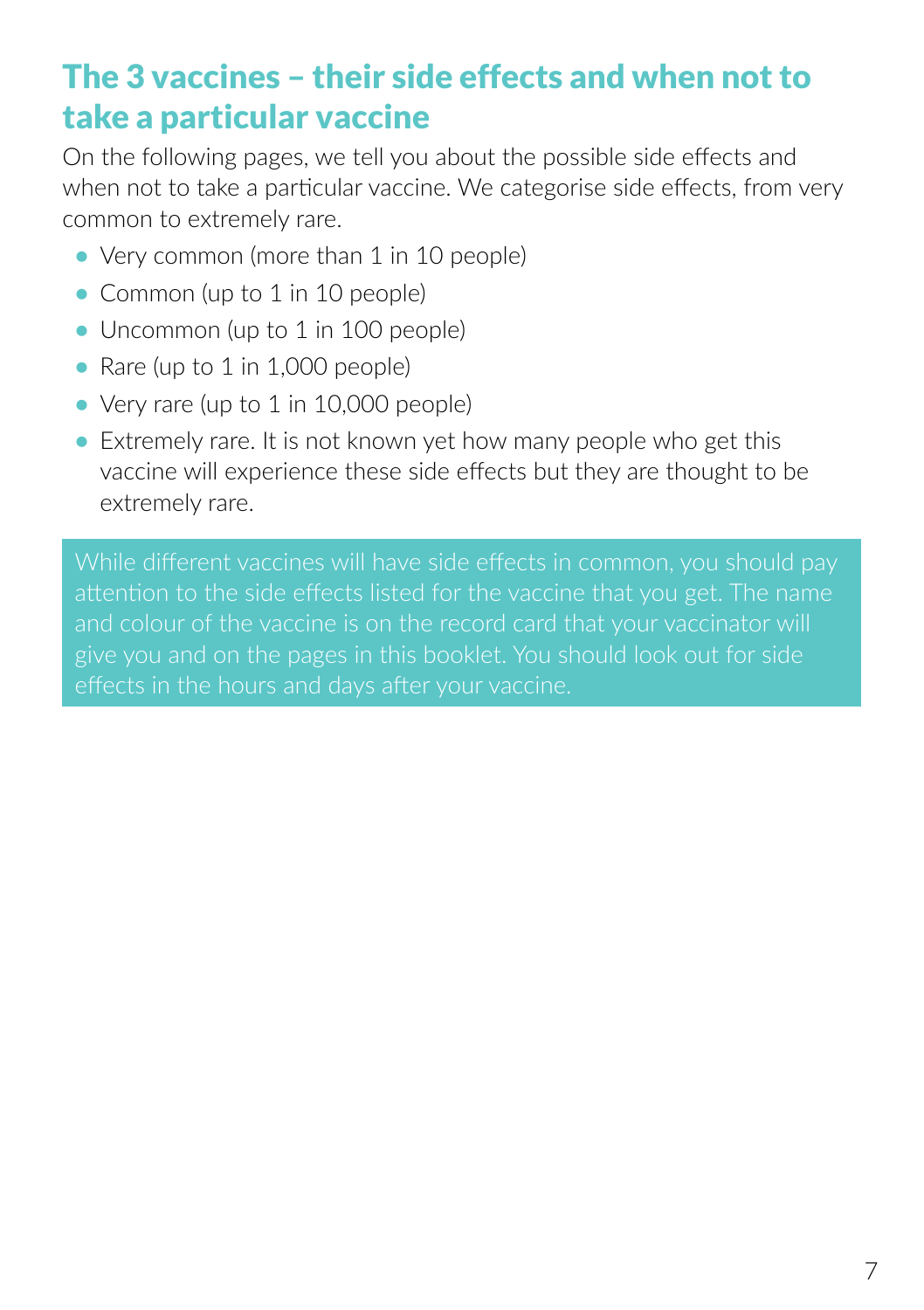# COVID-19 vaccine Pfizer *– also called Comirnaty*

The possible side effects and how often they occur are listed below, followed by when not to take this vaccine. If in any doubt, always ask a trusted healthcare professional.

| <b>Possible side effects:</b>                   |                                                                                                                                                                                                                                                                                                                                                       |  |
|-------------------------------------------------|-------------------------------------------------------------------------------------------------------------------------------------------------------------------------------------------------------------------------------------------------------------------------------------------------------------------------------------------------------|--|
| Very common<br>More than 1 in 10<br>people      | feeling tired<br>$\bullet$<br>tenderness or swelling where you have had the vaccine<br>$\bullet$<br>injection<br>headache<br>muscle pain<br>joint pain<br>diarrhoea<br>fever (temperature of 38 degrees Celsius or above) or chills                                                                                                                   |  |
| Common<br>Up to 1 in 10<br>people               | nausea<br>$\bullet$<br>vomiting<br>redness where the vaccine was given                                                                                                                                                                                                                                                                                |  |
| <b>Uncommon</b><br>Up to 1 in 100<br>people     | itchiness where the vaccine was given<br>$\bullet$<br>generalised itchiness<br>a rash<br>$\bullet$<br>swelling of the lymph glands. This is more common after a<br>booster dose.<br>sleeplessness<br>excessive sweating<br>night sweats<br>decreased appetite<br>lack of energy, lethargy or feeling unwell<br>pain in the arm you got the vaccine in |  |
| Rare<br>Up to 1 in 1,000<br>people              | temporary drooping on one side of the face<br>$\bullet$<br>allergic reactions like hives or swelling of the face                                                                                                                                                                                                                                      |  |
| <b>Very rare</b><br>Up to 1 in 10,000<br>people | myocarditis and pericarditis. This means inflammation of the<br>heart muscle or the lining of the heart muscle. See the next<br>page for symptoms.                                                                                                                                                                                                    |  |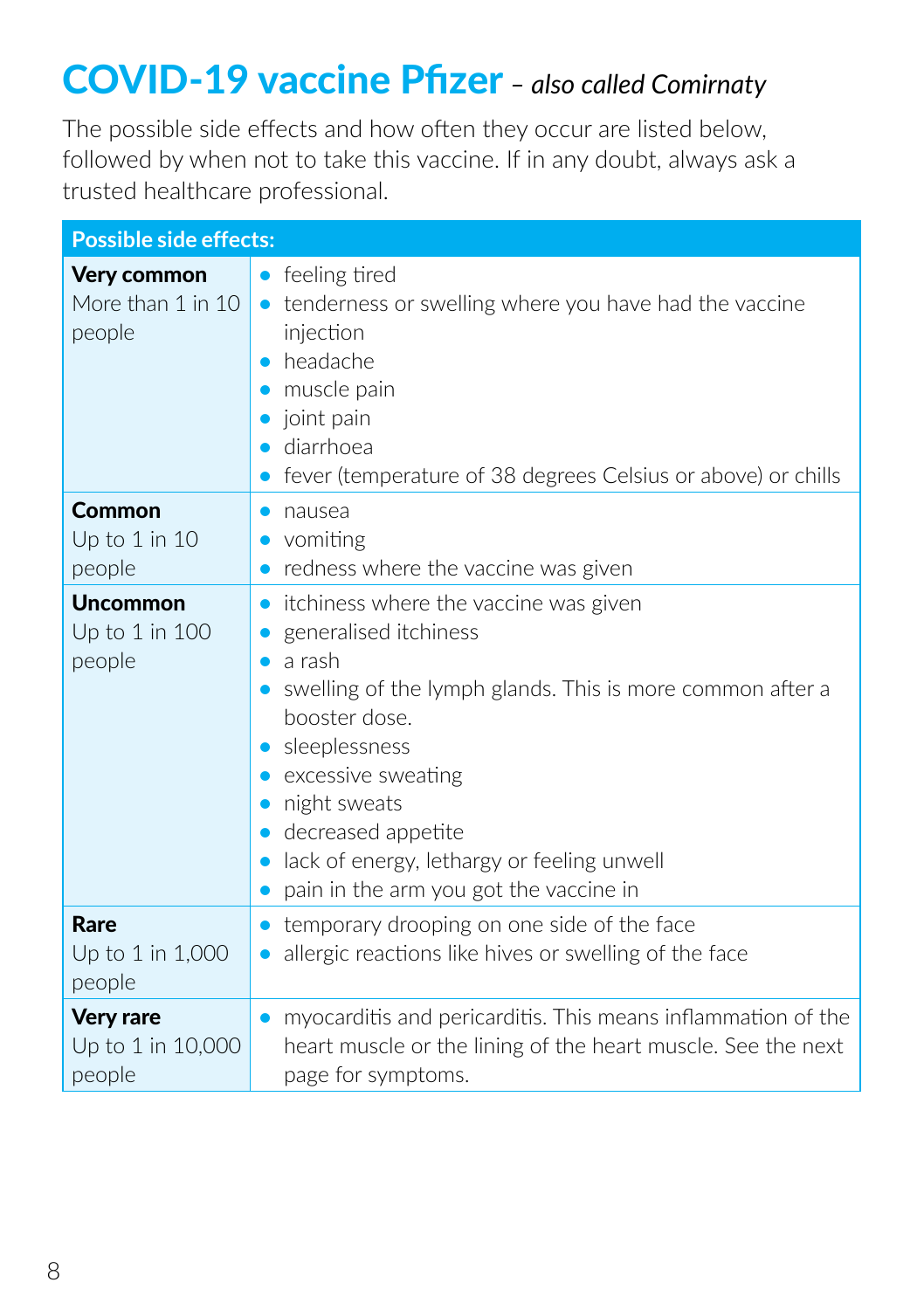| <b>Extremely rare</b> | a severe allergic reaction                                                                                                |
|-----------------------|---------------------------------------------------------------------------------------------------------------------------|
| Frequency not         | Erythema Multiforme - a skin reaction that causes red                                                                     |
| known yet             | spots or patches on the skin that may look like a target or<br>"bulls-eye" with a dark red centre surrounded by paler red |
|                       | rings                                                                                                                     |
|                       | swelling of the face if you have facial fillers                                                                           |
|                       | extensive swelling of the arm (or leg) where the vaccine was                                                              |
|                       | given                                                                                                                     |
|                       | tingling or prickling sensation, or loss of sensation in some<br>part of the body                                         |
|                       |                                                                                                                           |

### **Symptoms of myocarditis and pericarditis**

Myocarditis and pericarditis are inflammatory conditions of the heart. Even though the risk of these conditions is very low, you should know the signs to look for.

Get medical help if you get any of these symptoms after you get this vaccine:

- **•** breathlessness
- **•** palpitations (a forceful heartbeat that may be irregular)
- **•** chest pain

### **You should NOT get the COVID-19 vaccine** Pfizer **(Comirnaty) if:**

- **•** You have had a severe allergic reaction to any of the ingredients in the vaccine (including polyethylene glycol or PEG). Read the manufacturer's Patient Information Leaflet to see the list of ingredients.
- **•** You have had a severe allergic reaction to a previous dose of the **Pfizer** vaccine or the **Moderna** (Spikevax) COVID-19 vaccine.
- **•** You had myocarditis (inflammation of the heart) after a previous dose of the **Pfizer** vaccine or the **Moderna** (Spikevax) COVID-19 vaccine.
- You have been told by a Doctor that you should not have the **Moderna** (Spikevax) COVID-19 vaccine or the **Pfizer** COVID-19 vaccine for medical reasons.

### **Talk to your Doctor before getting this COVID-19 vaccine if you:**

- had a severe allergic reaction (anaphylaxis) in the past, including to any other vaccine or medication
- had pericarditis (inflammation of the lining of the heart) after a previous dose of the **Pfizer** vaccine or the **Moderna** (SpikeVax) COVID-19 vaccine.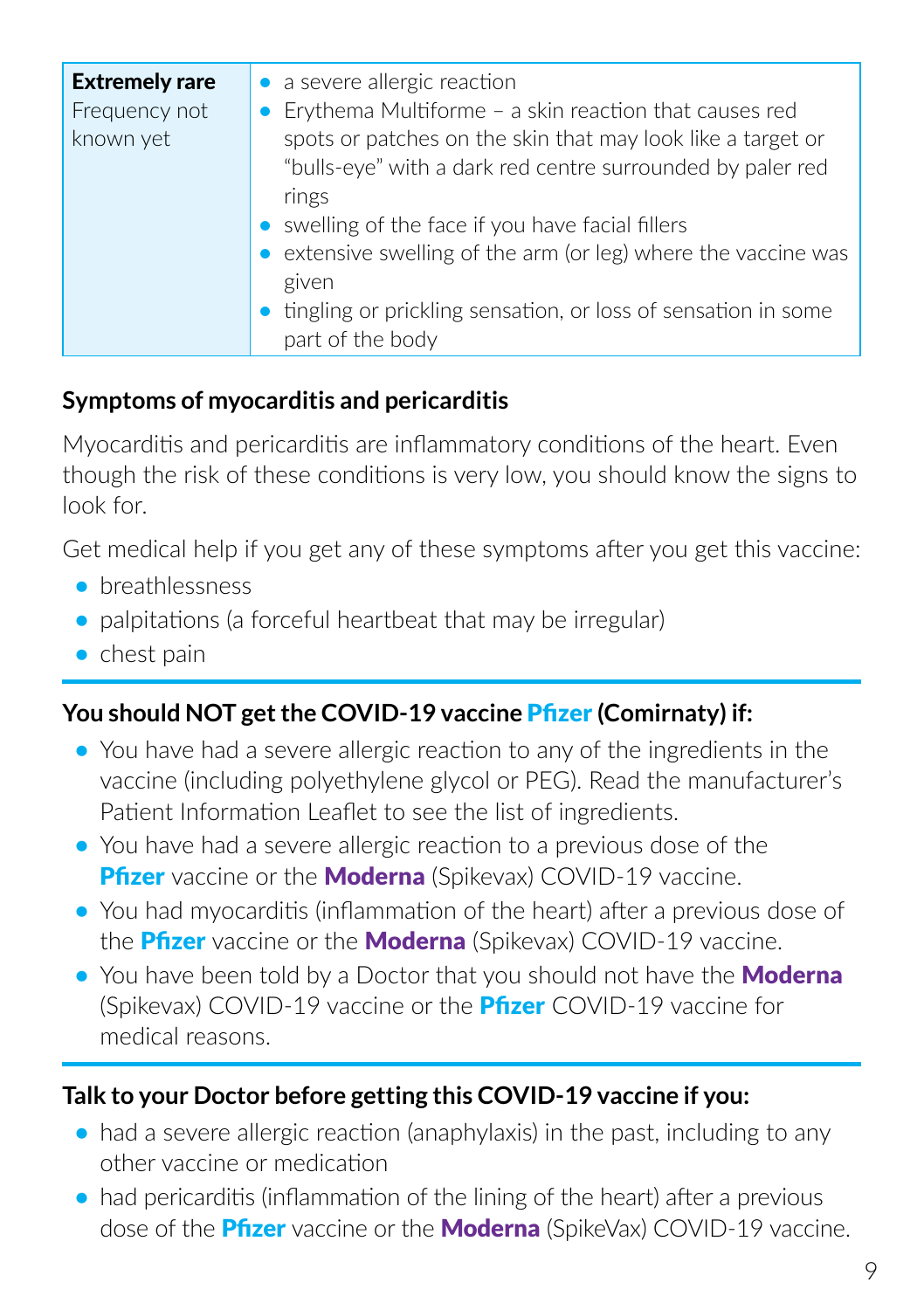# COVID-19 vaccine Moderna *– also called Spikevax*

The possible side effects and how often they occur are listed below, followed by when not to take this vaccine. If in any doubt, always ask a trusted healthcare professional.

| <b>Possible side effects:</b>                       |                                                                                                                                                                                                                                                                                                                                                                                               |  |
|-----------------------------------------------------|-----------------------------------------------------------------------------------------------------------------------------------------------------------------------------------------------------------------------------------------------------------------------------------------------------------------------------------------------------------------------------------------------|--|
| <b>Very common</b><br>More than 1 in 10<br>people   | • feeling tired<br>• tenderness or swelling where you had the vaccine injection<br>- redness can also occur here, sometimes 9 to 11 days after<br>vaccination<br>• headache<br>• swollen lymph glands (usually under your arm where you<br>had the injection)<br>muscle pain<br>joint pain<br>nausea or vomiting<br>fever (temperature of 38 degrees Celsius or above) or chills<br>$\bullet$ |  |
| Common<br>Up to 1 in 10<br>people                   | diarrhoea<br>$\bullet$<br>rash<br>$\bullet$<br>rash or hives where you had the vaccine injection<br>(sometimes 9 to 11 days after vaccination)                                                                                                                                                                                                                                                |  |
| <b>Uncommon</b><br>Up to 1 in 100<br>people         | • itchiness where the vaccine was given<br>· dizziness<br>• tummy pain                                                                                                                                                                                                                                                                                                                        |  |
| <b>Rare</b><br>Up to 1 in 1,000<br>people           | Bell's palsy - temporary drooping on one side of the face<br>$\bullet$<br>swelling of your face if you have facial fillers<br>tingling or prickling sensation, or loss of sensation in some<br>$\bullet$<br>part of the body                                                                                                                                                                  |  |
| <b>Very rare</b><br>Up to 1 in 10,000<br>people     | myocarditis and pericarditis. This means inflammation of the<br>$\bullet$<br>heart muscle or the lining of the heart muscle. See the next<br>page for symptoms.                                                                                                                                                                                                                               |  |
| <b>Extremely rare</b><br>Frequency not<br>known yet | • a severe allergic reaction or hypersensitivity reactions<br>develop Erythema Multiforme - a skin reaction that causes<br>$\bullet$<br>red spots or patches on the skin that may look like a target<br>or "bulls-eye" with a dark red centre surrounded by paler<br>red rings<br>flare-ups of capillary leak syndrome. See the next page for<br>symptoms.                                    |  |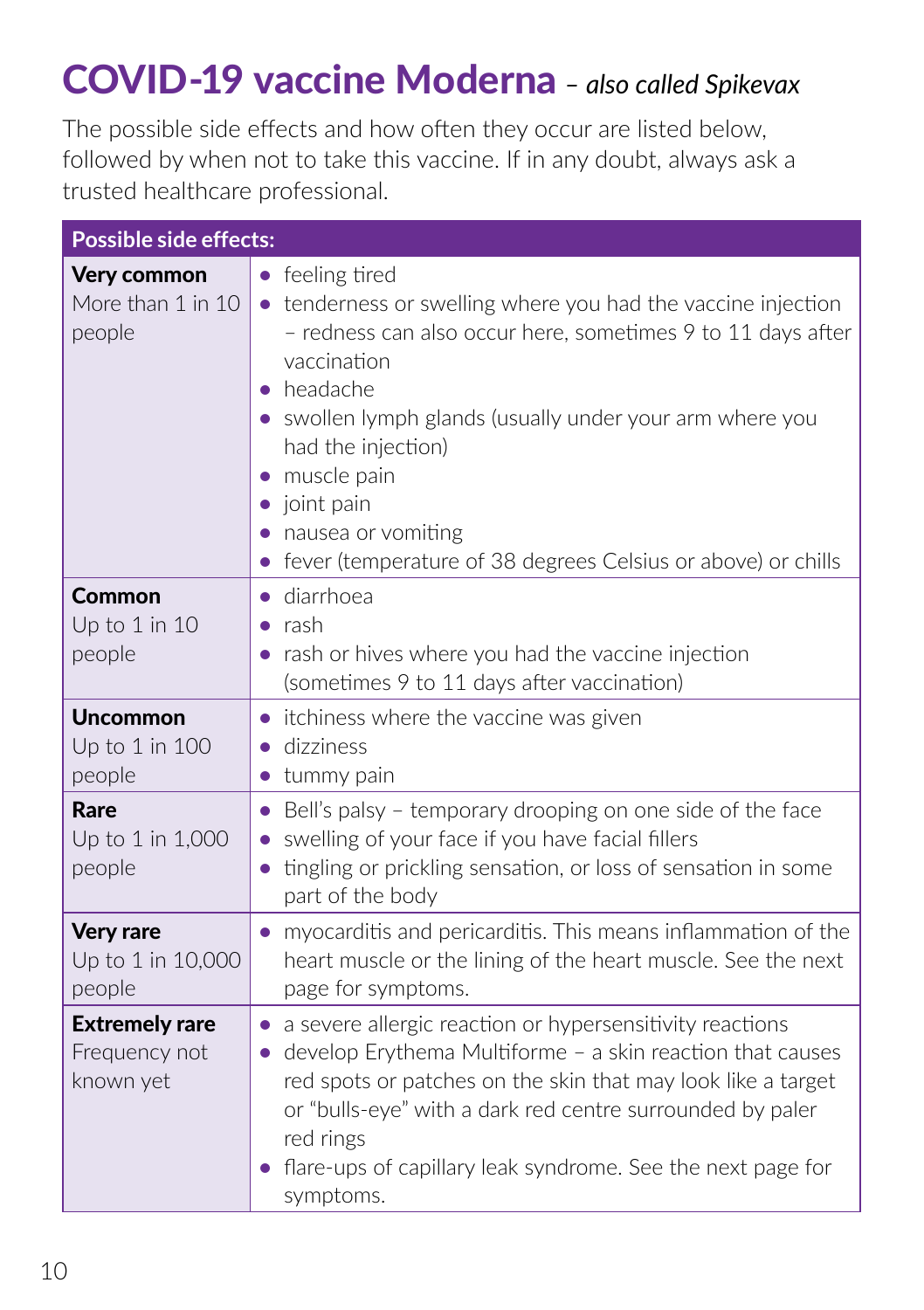### **Symptoms of myocarditis and pericarditis**

Myocarditis and pericarditis are inflammatory conditions of the heart. Even though the risk of these conditions is very low, you should know the signs to look for.

Get medical help if you get any of these symptoms after you get this vaccine:

- **•** breathlessness
- palpitations (a forceful heartbeat that may be irregular)
- **•** chest pain

### **Symptoms of capillary leak syndrome**

Capillary leak syndrome causes fluid to leak from small blood vessels. There is a possible risk of flare-ups in people with a history of capillary leak syndrome. Even though the risk of the condition is extremely low, you should know the signs to watch for.

Get urgent medical help if you get any of these symptoms after the Moderna vaccine:

- rapid swelling of the limbs (arms and legs)
- **•** sudden weight gain

You may also feel faint due to low blood pressure.

People usually reported capillary leak syndrome within the first few days of getting this vaccine. Watch out for these symptoms in the days after your vaccination.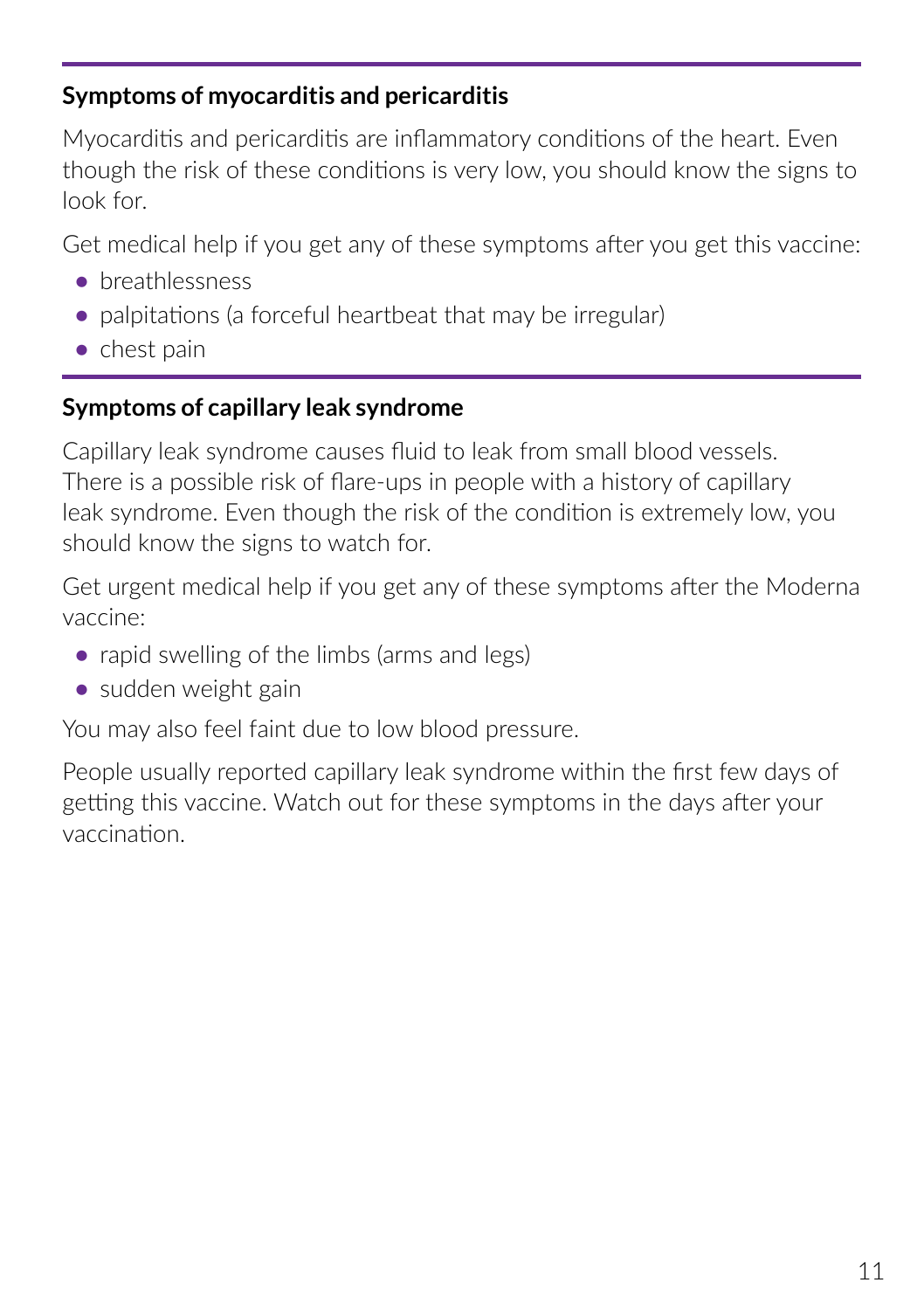#### **You should NOT get the COVID-19 vaccine** Moderna **(Spikevax) if**

- **•** You have had a severe allergic reaction to any of the ingredients in the vaccine (including polyethylene glycol or PEG). Read the manufacturer's Patient Information Leaflet to see the list of ingredients.
- **•** You have had a severe allergic reaction to a previous dose of the **Moderna** vaccine or the **Pfizer** (Comirnaty) vaccine.
- **•** You have had a severe allergic reaction after Trometamol (one of the contents in contrast dye used in MRI radiological studies).
- **•** You had myocarditis (inflammation of the heart) after a previous dose of the **Moderna** vaccine or the **Pfizer** (Comirnaty) COVID-19 vaccine
- **•** You are under the age of 30.
- You have been told by a Doctor that you should not have the **Pfizer** (Comirnaty) vaccine or the **Moderna** (Spikevax) COVID-19 vaccine for medical reasons.

People under the age of 30 who received a previous dose of **Moderna** (Spikevax) COVID-19 vaccine should receive the **Pfizer** (Comirnaty) COVID-19 vaccine as a second or subsequent dose.

### **Talk to your Doctor before getting this COVID-19 vaccine if you:**

- had a severe allergic reaction (anaphylaxis) in the past, including to any other vaccine or medication
- had pericarditis (inflammation of the lining of the heart) after a previous dose of this vaccine or the **Pfizer** (Comirnaty) vaccine COVID-19 vaccine
- have a history of capillary leak syndrome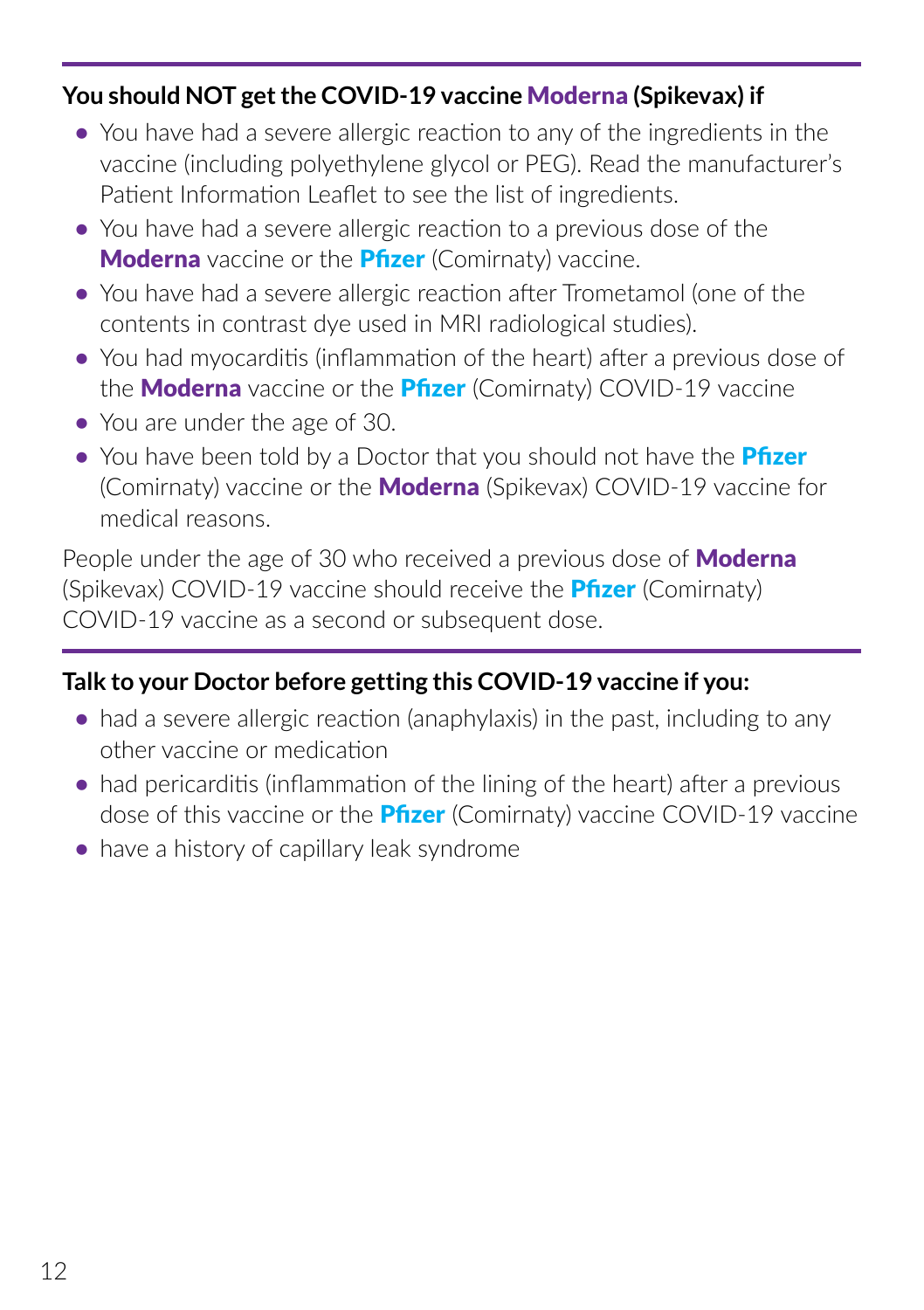# COVID-19 vaccine Janssen

The possible side effects and how often they occur are listed below, followed by when not to take this vaccine. If in any doubt, always ask a trusted healthcare professional.

| <b>Possible side effects:</b>               |                                                                                                                                                                                                                                                                                                                                 |  |
|---------------------------------------------|---------------------------------------------------------------------------------------------------------------------------------------------------------------------------------------------------------------------------------------------------------------------------------------------------------------------------------|--|
| Very common<br>More than 1 in 10<br>people  | feeling tired<br>$\bullet$<br>pain where you had the vaccine injection<br>$\bullet$<br>headache<br>muscle pain<br>nausea<br>$\bullet$                                                                                                                                                                                           |  |
| Common<br>Up to 1 in 10<br>people           | redness or swelling where you had the injection<br>$\bullet$<br>joint pain<br>$\bullet$<br>cough<br>fever (temperature of 38 degrees Celsius or above) or chills                                                                                                                                                                |  |
| <b>Uncommon</b><br>Up to 1 in 100<br>people | back pain<br>$\bullet$<br>lack of energy<br>$\bullet$<br>feeling unwell<br>muscle weakness<br>pain in the limbs<br>pain in the throat<br>a rash<br>sneezing<br>excessive sweating<br>a tremor<br>diarrhoea<br>• unusual feeling in the skin, such as tingling or a crawling<br>feeling (paraesthesia)<br>dizziness<br>$\bullet$ |  |
| <b>Rare</b><br>Up to 1 in 1,000<br>people   | hives and hypersensitivity<br>$\bullet$<br>reduced sensation in a part of the body (hypoesthesia)<br>$\bullet$<br>swollen lymph glands<br>$\bullet$<br>vomiting<br>persistent ringing in the ears (tinnitus)<br>blood clots in the deep veins (such as deep vein thrombosis<br>and pulmonary embolisms).                        |  |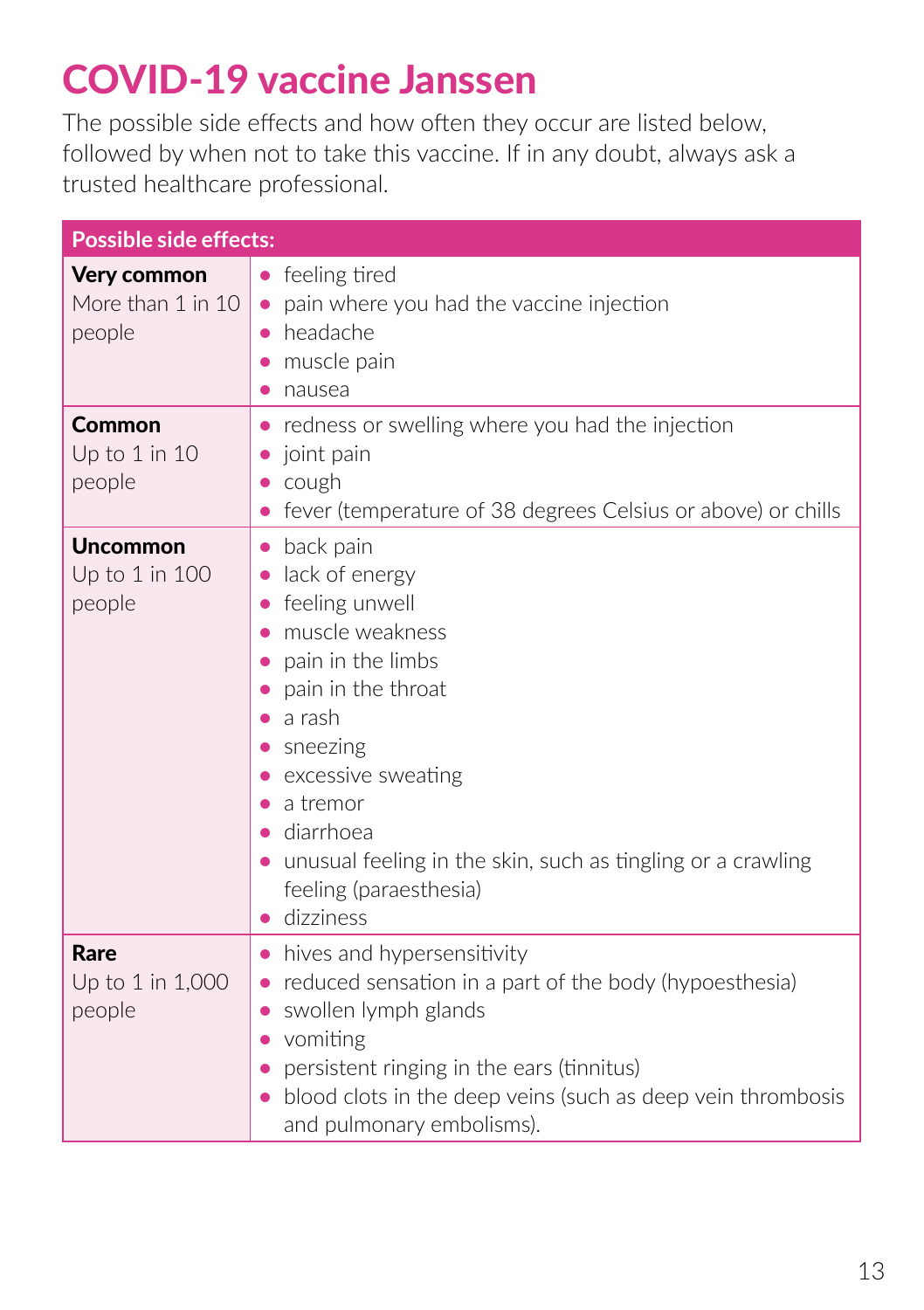| <b>Very rare</b><br>Up to 1 in 10,000<br>people     | $\bullet$ very unusual blood clots with low platelets - see below for<br>symptoms<br>• Guillain-Barré Syndrome - a condition that affects the<br>nerves in the body - see the next page for symptoms                                                                                                                                                                                          |
|-----------------------------------------------------|-----------------------------------------------------------------------------------------------------------------------------------------------------------------------------------------------------------------------------------------------------------------------------------------------------------------------------------------------------------------------------------------------|
| <b>Extremely rare</b><br>Frequency not<br>known yet | • a severe allergic reaction<br>• very low levels of blood platelets (immune<br>thrombocytopenia)<br>$\bullet$ a condition that causes fluid to leak from small blood<br>vessels (capillary leak syndrome) - see the next page for<br>symptoms<br>• inflammation of the spinal cord (transverse myelitis)<br>cutaneous small vessel vasculitis (inflammation of blood<br>vessels in the skin) |

### **Symptoms of very rare and unusual blood clots**

Even though the risk of blood clots with low platelets is extremely low, you should know the signs to watch for. Get urgent medical help if you get any of these symptoms after this vaccine:

- **•** breathlessness
- **•** pain in the chest or stomach
- **•** swelling or coldness in a leg
- **•** severe or worsening headache, blurred vision, confusion or seizures
- persistent bleeding under the skin where there was no previous injury
- **•** multiple small bruises, reddish or purplish spots, or blood blisters under the skin

People reported very rare blood clots with low platelets within 14 days of getting this vaccine. Watch out for these symptoms in the weeks after your vaccination.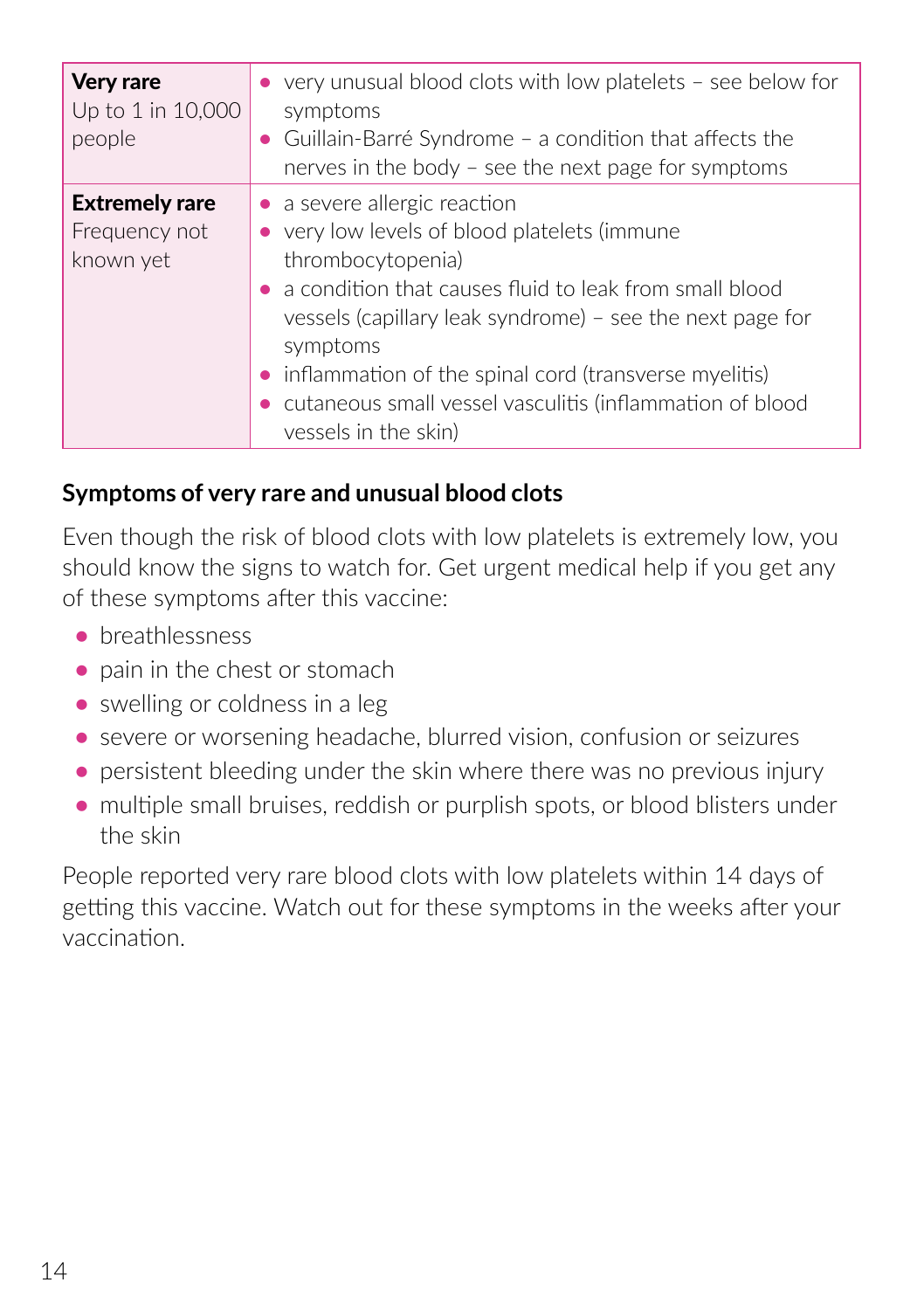### **Symptoms of capillary leak syndrome**

Capillary leak syndrome causes fluid to leak from small blood vessels. Even though the risk of the condition is extremely low, you should know the signs to watch for.

Get urgent medical help if you get any of these symptoms after the Janssen vaccine:

- rapid swelling of the limbs (arms and legs)
- **•** sudden weight gain

You may also feel faint due to low blood pressure.

People usually reported capillary leak syndrome within 4 days of getting this vaccine. Watch out for these symptoms in the days after your vaccination.

### **Symptoms of Guillain-Barré Syndrome (GBS)**

Guillain-Barré Syndrome is a condition that affects the nerves in the body. It causes nerve inflammation and can result in pain, numbness, muscle weakness and difficulty walking.

Get urgent medical attention if you:

- have double vision or difficulty moving your eyes
- have difficulty swallowing, speaking or chewing
- **•** have coordination problems, feel unsteady or have difficulty walking
- feel weakness and paralysis in your arms, legs, chest or face
- have tingling sensations in your hands or feet
- **•** have problems with bladder control and bowel function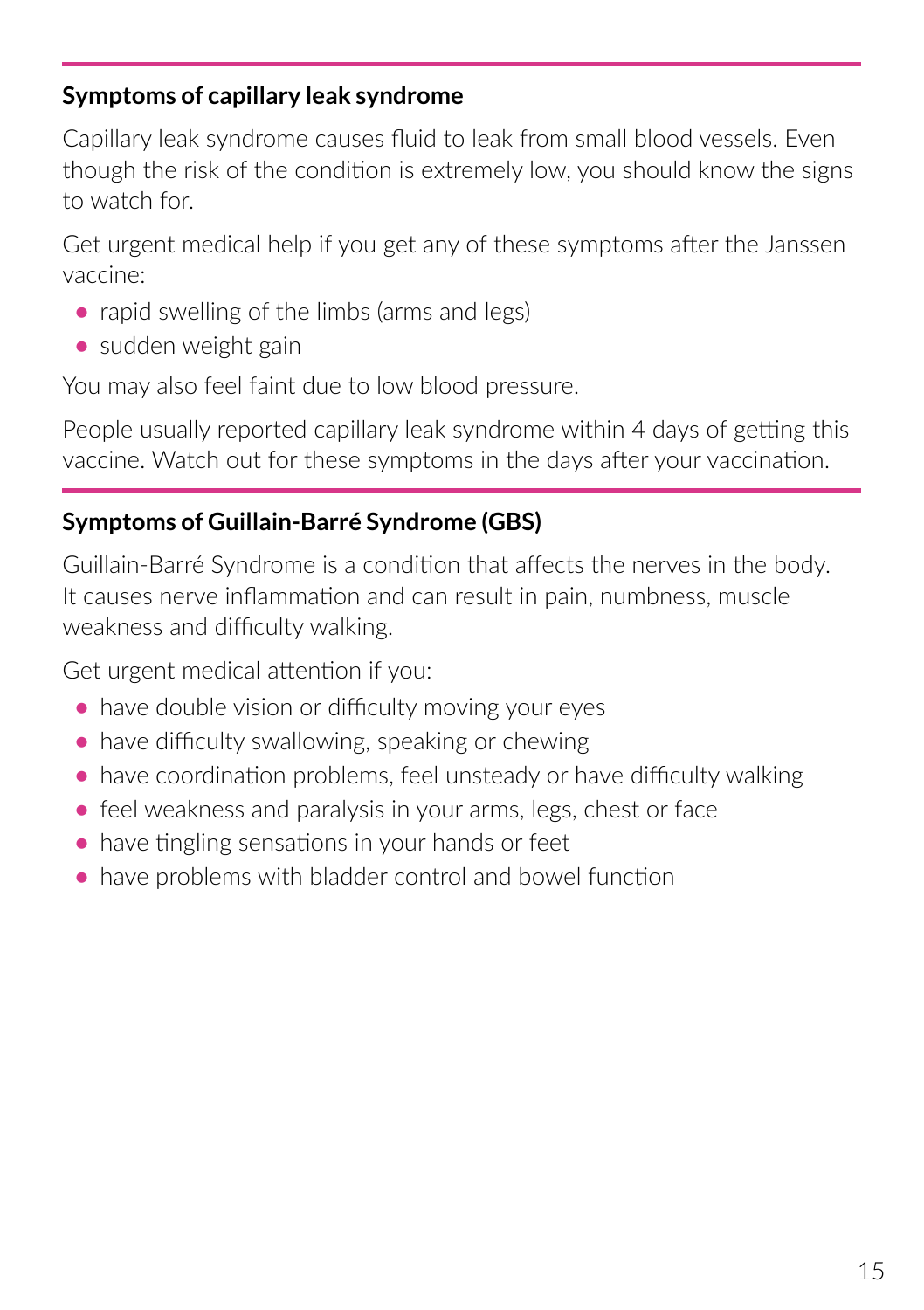### **You should NOT get the COVID-19 vaccine** Janssen **if:**

- **•** You have had a severe allergic reaction to any of the ingredients in the vaccine (including polysorbate 80). Read the manufacturer's Patient Information Leaflet to see the list of ingredients.
- **•** You have had a severe allergic reaction to a previous dose of this vaccine or the COVID-19 AstraZeneca vaccine (Vaxzevria).
- **•** You had blood clots with low platelets after a previous dose of the COVID-19 AstraZeneca vaccine (Vaxzevria).
- **•** You have a history of capillary leak syndrome (see the previous page).
- You have been told by a Doctor that you should not have the COVID-19 AstraZeneca vaccine (Vaxzevria) for medical reasons.

### **Talk to your Doctor before getting this COVID-19 vaccine if you:**

- **•** had a severe allergic reaction (anaphylaxis) in the past, including to any other vaccine or medication
- had thrombocytopenia (abnormally low level of platelets) in the past

You will need your platelet levels monitored after this vaccine if you have a history of immune thrombocytopenia.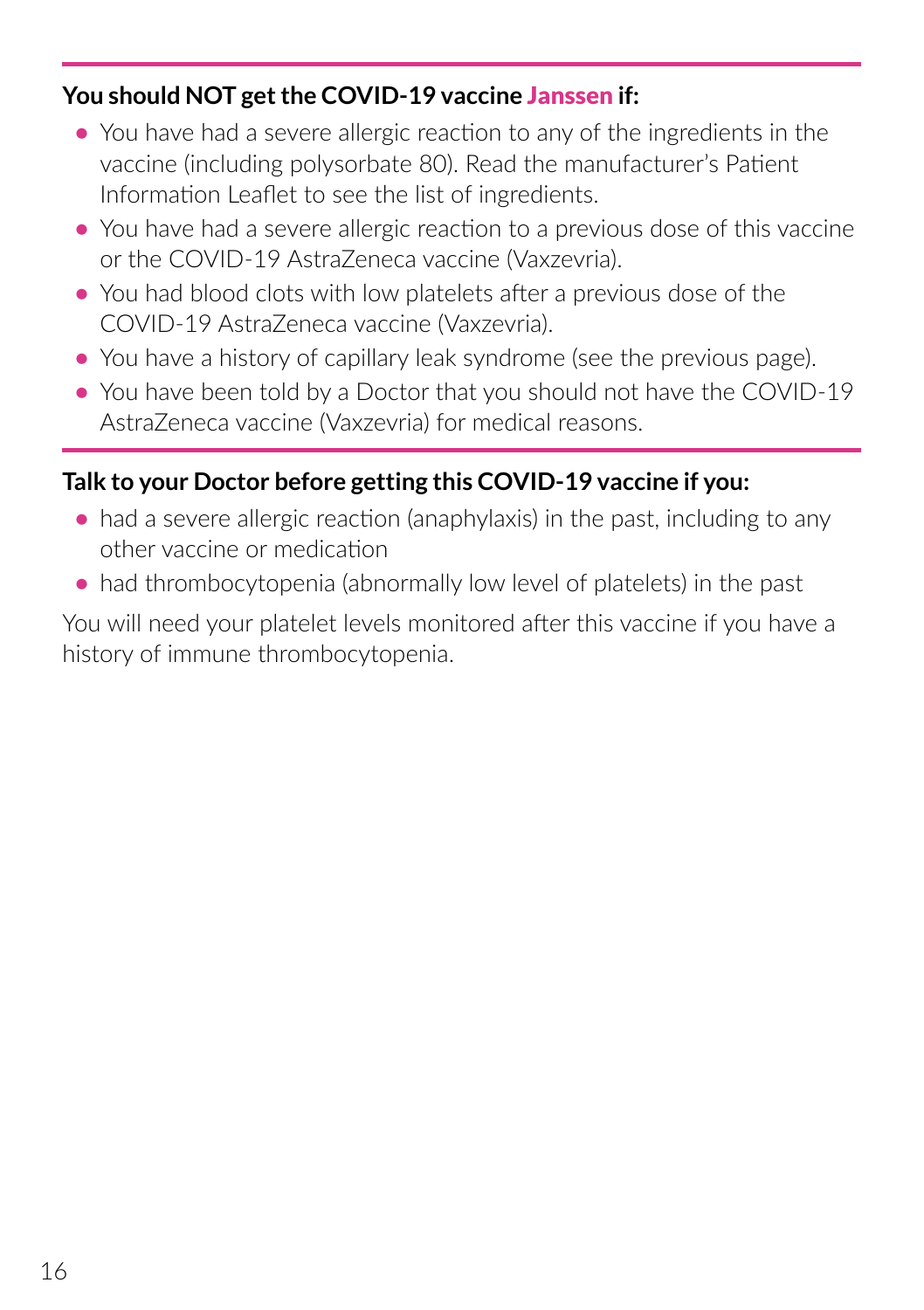# What to do if you have fever or aches and pains

If you have a fever or aches and pains, you can take paracetamol or ibuprofen to help. However, if your fever lasts more than 48 hours or if you are still concerned, please seek medical advice.

### Time needed for vaccines to work

It takes some time after getting your vaccine, up to 14 days, for your immune system to respond and give you protection from COVID-19.

There's strong, reliable evidence that COVID-19 vaccines are highly effective at preventing deaths and serious illness with COVID-19 and that they greatly reduce your risk of getting this virus.

You should also follow the latest public health advice on protecting yourself and others at **www.[hse.ie](https://www.hse.ie/eng/)** 

## How to report side effects

We are learning about COVID-19 vaccines. If you experience a side effect after your COVID-19 vaccine, we ask you to report it to the Health Products Regulatory Authority (HPRA).

The HPRA is the regulatory authority in Ireland for medicines, medical devices and other health products. Please visit [www.hpra.ie/report](https://www.hse.ie/eng/services/news/newsfeatures/covid19-updates/covid-19-vaccine-materials/covid-19-vaccine-patient-information.html) to report a side effect of a COVID-19 vaccine. You can also ask your Doctor or a family member to report a side effect for you.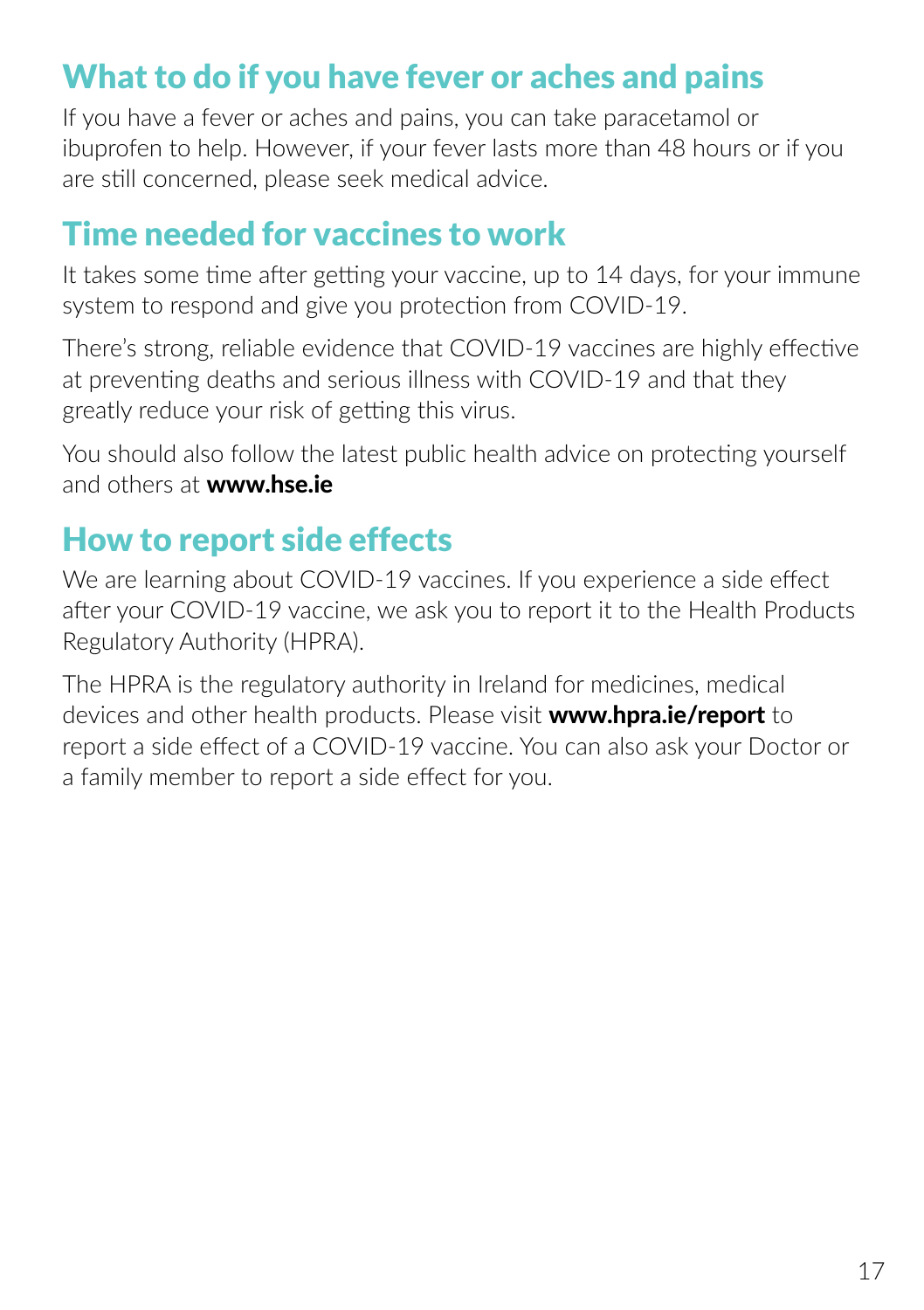# Your personal information

To administer the vaccine safely and to record all the necessary information to monitor and manage the vaccine, the HSE will be processing your personal information. All information processed by the HSE will be in accordance to the general laws and in particular the General Data Protection Regulation (GDPR) which came into force in 2018.

The processing of your data will be lawful and fair. It will only be processed for the specific purpose to manage the vaccinations. The principle of Data Minimisation has been applied. This means that only data that is necessary to identify you, book your appointment, record your vaccination and monitor its effects is being recorded.

You have the following rights as a data subject under the GDPR in respect of your personal data that are processed.

- Request information on and access to your personal data (commonly known as a 'data subject access request'). This enables you to receive a copy of the personal data we hold about you and to check that we are lawfully processing it.
- **•** Request correction of the personal data that we hold about you. This enables you to have any incomplete or inaccurate information we hold about you corrected.
- **•** Request erasure of your personal data. This enables you to ask us to delete or remove personal data where there is no good reason for us continuing to process it. You also have the right to ask us to delete or remove your personal information where you have exercised your right to object to processing.
- Object to processing of your personal data.

More information is available at www.hse.ie/eng/gdpr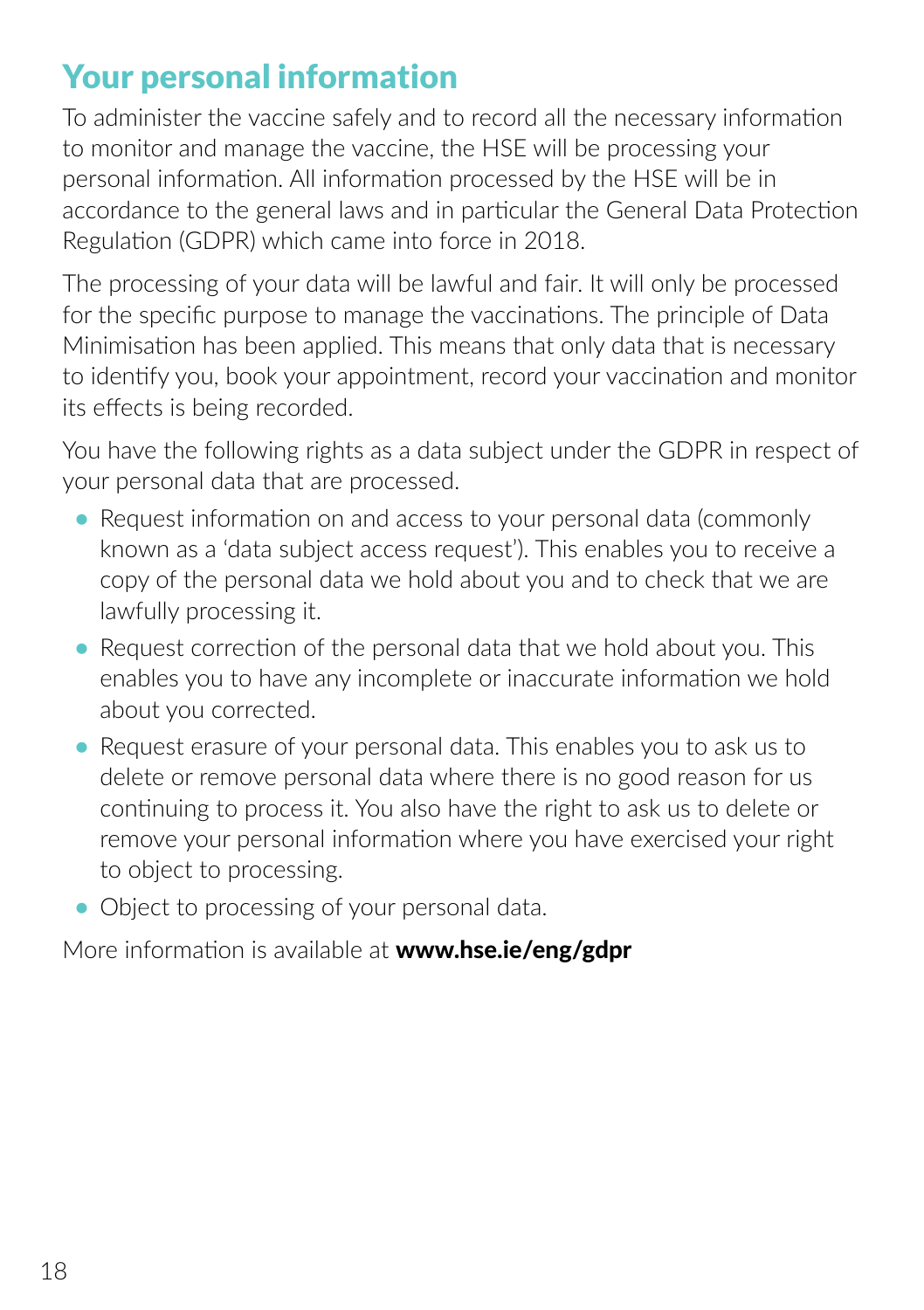# Where to find more information

www.h[se.ie](https://www.hse.ie/eng/) has detailed COVID-19 information from our experts on:

- **•** The vaccines available and who can get them
- **•** How to get vaccinated
- **•** Getting your vaccine after having the disease
- **•** Vaccine doses recommended for you
- **•** Deciding on vaccination for children
- **•** Symptoms and testing
- **•** Advice to protect yourself and others

For more information about the vaccine you are being given, you can read the manufacturer's Patient Information Leaflet. This is printed for you on the day you get your vaccine, or you can find it on

### [www.hse.ie/covid19vaccinePIL](https://www.hse.ie/eng/services/news/newsfeatures/covid19-updates/covid-19-vaccine-materials/covid-19-vaccine-patient-information.html)

If you have any questions about the vaccine, you can talk to a health professional, like your vaccinator, Doctor, Pharmacist or healthcare team.

You can also call HSELive on Freephone 1800 700 700. Our team are here to help Monday to Friday 8am to 8pm or Saturday and Sunday 9am to 5pm.